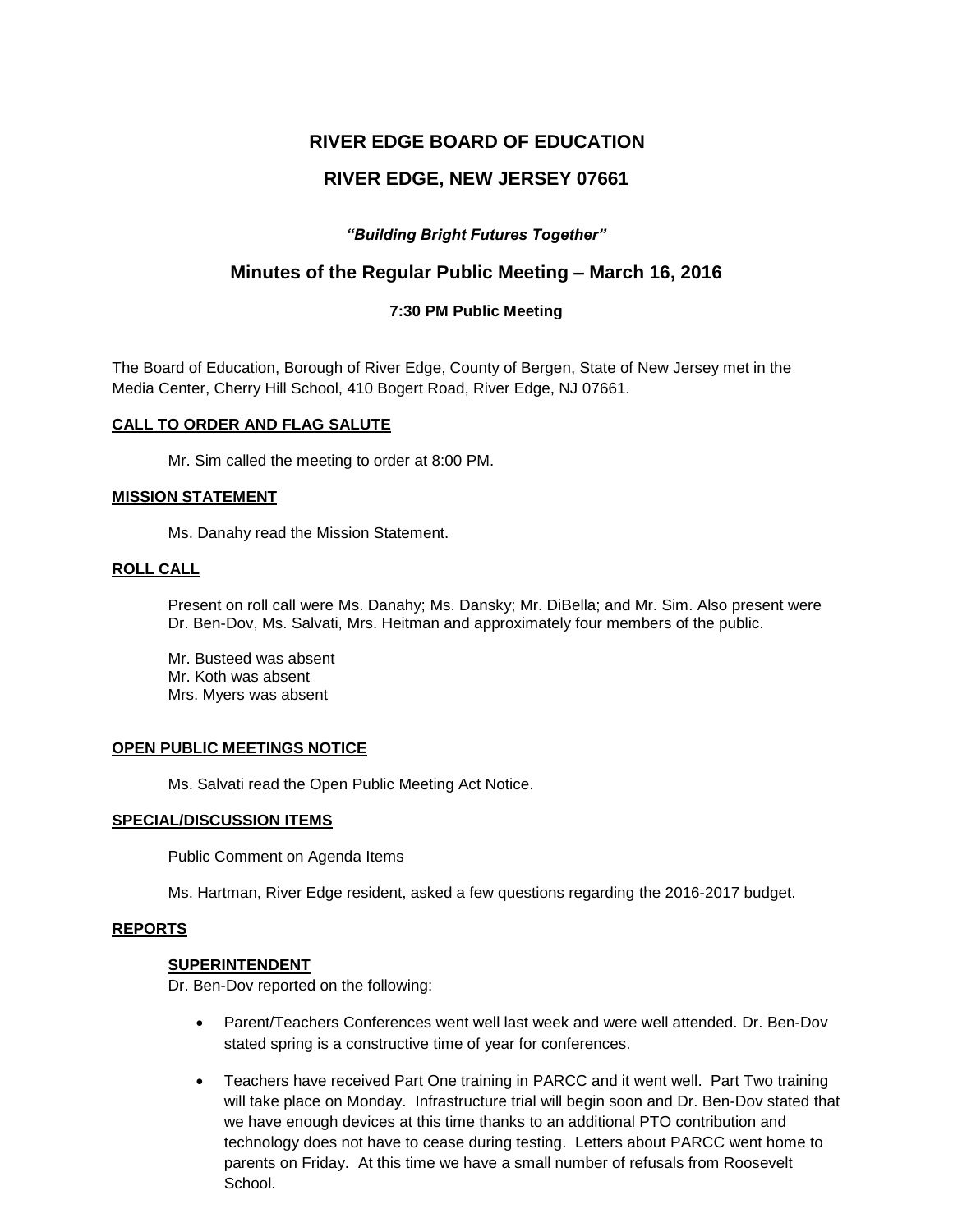- **International Day was held on March 11<sup>th</sup> in Cherry Hill School and will be held on** April 1<sup>st</sup> in Roosevelt School. It is an all-day exciting event and the theme is Multi-Cultural Awareness.
- There will be a Parent Academy Meeting on the evening of March 21<sup>st</sup> in Roosevelt School. Bi-Borough is inviting Oradell and River Edge parents of grades kindergarten through second. They will teach skill-based methods and activities parents can use to help support learning at home. A teacher from River Edge and a teacher from Oradell will work with parents on each grade level.
- The Kindergarten registration for next school year has been completed. As of today, we will have 57 kindergarten students at Roosevelt School and 86 kindergarten students at Cherry Hill School. Dr. Ben-Dov is looking at five kindergarten classes at Cherry Hill and possibly three at Roosevelt. Dr. Ben-Dov will monitor any new kindergarten students for the 2016-2017 school year and will decide if we should have nine classes next year or send the overflow of students to Cherry Hill if Roosevelt becomes crowded.
- The County has asked our district to invite them to the best practice in our schools. Dr. Ben-Dov has thought of many events she would like to invite them to. Sarah Weeks, the author that visited two weeks ago, has asked Mrs. Patrocinio's class to critique her new book. Dr. Ben-Dov was planning to ask the County to visit for this event and a few others.
- There was a Technology Meeting today. There will be another one on May 18<sup>th</sup>. Dr. Ben-Dov asked if a Board member can attend the next meeting. The topics that were discussed at today's meeting were: global outreach, training for PARCC, three carts of Chrome books that were gifts of the River Edge PTO's were ordered for the district, Technology Plan for 2016-2019, sharing lesson plans with Technology Coaches, cost of color printers, and Smart Note software book.
- There will be a Bi-Borough Committee Meeting in Oradell on March  $22^{nd}$  at 4:00 PM
- Dr. Ben-Dov asked the board members to think about how they would like to handle the school calendar and the contingencies for snow days in the future. The board decided to have a discussion on the four unused snow days for the 2015-2016 school year at the April  $6<sup>th</sup>$  board meeting. It was mentioned that not much of a chance for poor weather was anticipated after that date.

#### **PRINCIPAL**

Mrs. Heitman reported on the following:

- Parent/Teacher Conferences went very well with our Sign Up Genius. Mrs. Heitman gave a special thanks to Michael Masangcay for all of his work with this.
- International Day was held on March  $11^{th}$ . She thanked all of the volunteers and said they did a fabulous job. She stated the children moved through five different countries: Brazil, Germany, Guyana, France, and India. The children were able to play games, make crafts, and dance. She gave a special thanks to Susan Miele for making visa's for the children.
- In both schools our students have been busy participating in March activities. Mr. Schmid is doing a March Madness of his own. Students will learn about different colleges and universities and adopt one of them as their team. Mrs. Hafers is having students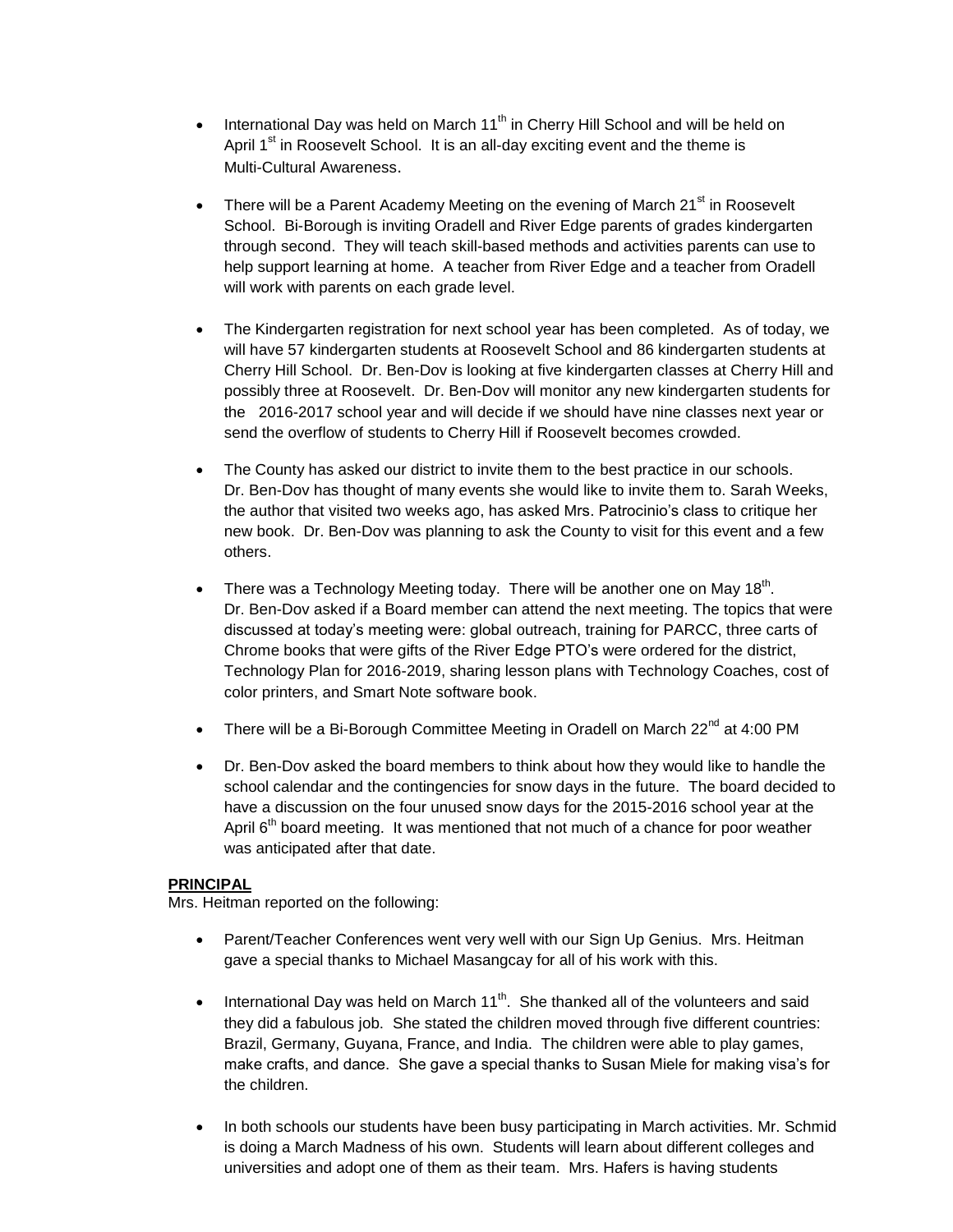participate in March Mathness. There will be weekly contest questions, daily math fun facts, and a Pi digits contest.

- Read Across America was a lot of fun in our schools. All of the Administrators read to various classes and videotaped themselves. This will be uploaded to our Facebook page.
- A lottery was held for students interested in attending the Integrated Preschool Program for the 2016-2017 school year

# **BOARD SECRETARY**

Ms. Salvati reported on the following:

- Ms. Salvati stated there has been talk about lead in the drinking water in the media. She stated Mr. Lyons tests our water every school year and it is safe.
- On tonight's agenda there is a motion to tentatively adopt the 2016-2017 school year budget. There is a 2.59 increase in the operating budget and maintains all existing programs, services, and staff members. She also stated the biggest challenges were budgeting for out of district tuition students and healthcare costs. Other items in the budget include painting the Roosevelt Gym and reconfiguring the Discovery Lab into STEM Labs at both schools. The labs will be paid for out of Capital Reserve and will have no impact on the taxpayers.
- Ms. Salvati reminded the board members the Ethics and Financial Disclosure forms are due to the county before April  $30<sup>th</sup>$

# **PRESIDENT**

Mrs. Myers was absent – no report

# **COMMITTEES**

No Committees reported at this meeting

#### **RESOLUTIONS**

#### **A**. **ADMINISTRATION/POLICY**

- 1. That the Board of Education approve the Minutes and Confidential Minutes of February 3, 2016.
- 2. That the Board of Education approve the staff development and travel as per the schedules for March 2016 including relevant mileage reimbursement. (Addendum)
- 3. That the Board of Education approve the following class trip:

| Date    | <b>School</b>                   | Grade          | <b>Destination</b>                                        | Cost to<br><b>District</b> |
|---------|---------------------------------|----------------|-----------------------------------------------------------|----------------------------|
| 5/19/16 | <b>Cherry Hill</b>              | 6              | <b>Liberty State Park/Ellis</b><br>Island<br>New York, NY | \$1,134.00                 |
| 6/2/16  | <b>Cherry Hill</b><br>Roosevelt | 4,5,6<br>Music | Mahwah High School<br>Mahwah, NJ                          | \$65.00                    |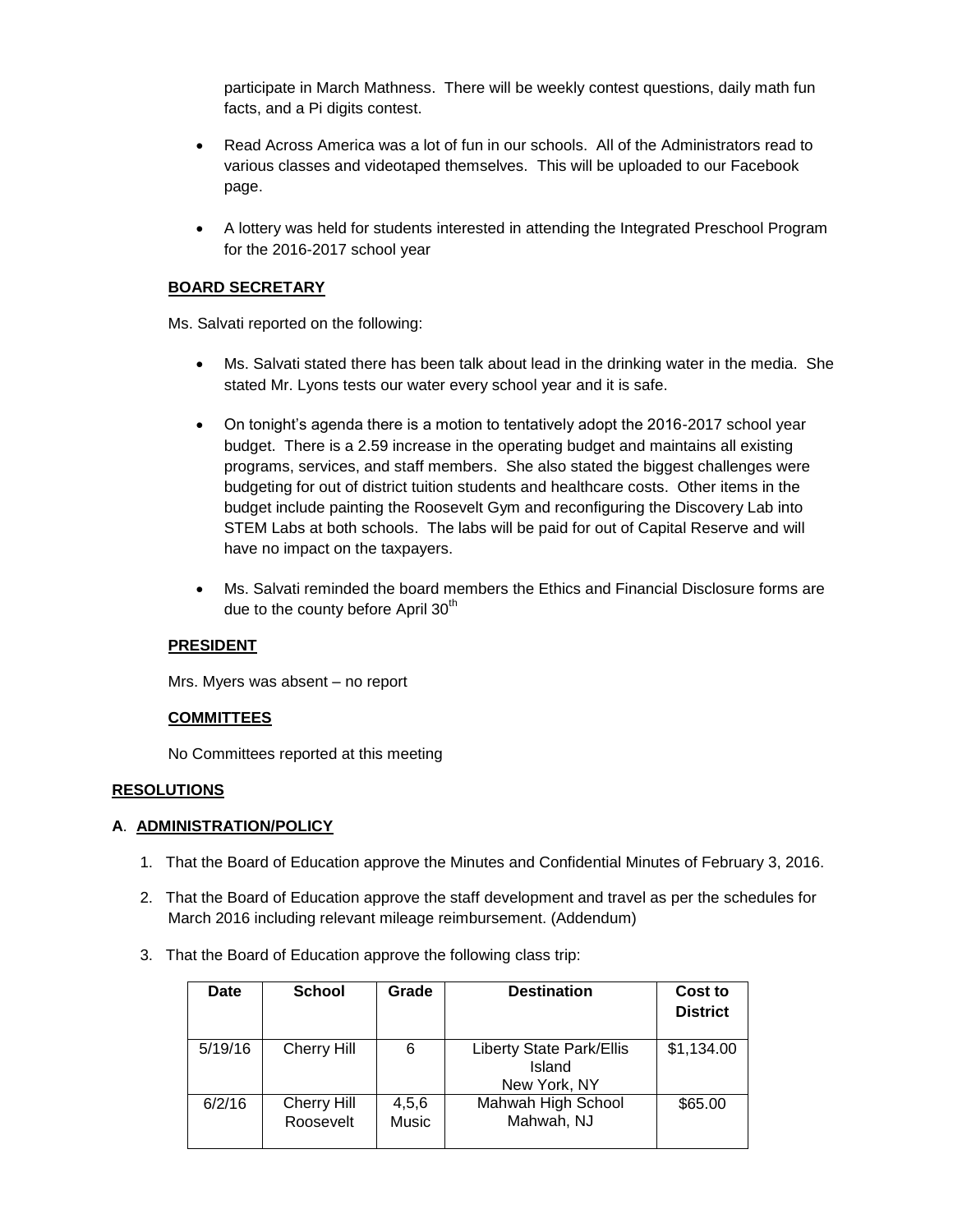4. That the Board of Education approve the Comprehensive Equity Plan for the 2016-2017 school year.

### **Motion by: Mr. DiBella Seconded by: Ms. Dansky**

Ayes: Ms. Danahy, Ms. Dansky, Mr. DiBella, Mr. Sim Nays: None

### **B**. **CURRICULUM/EDUCATION** - None

# **C**. **BUILDING & GROUNDS** – None

# **D**. **FINANCE/GRANTS/GIFTS**

- 1. That the Board of Education approve the bills & claims dated March 2016 totaling \$750,245.55 including checks #38295 through #38364. Payrolls dated February 12, 2016 and February 29, 2016, totaling \$1,085,986.89 issued therefore, a copy of such warrants list be attached as part of these minutes. (Addendum)
- 2. That the Board of Education approve the Budget Transfers for the school year 2015-2016 as of January 31, 2016. (Addendum)
- 3. That the River Edge Board of Education approve the Secretary's and Treasurer's Reports for the period ending January 31, 2016.

Further, we certify that as of January 31, 2016 after review of the secretary's monthly financial report (appropriations section) and upon consultation with the appropriate district officials, to the best of our knowledge no major account or fund has been overexpended in violation of N.J.A.C. 6A:23-2.11 and that sufficient funds are available to meet the districts financial obligation for the remainder of the fiscal year. (Addendum)

4. That the Board of Education tentatively adopt the 2016-2017 School Year Budget for submission to the Executive County Superintendent as follows:

|                                   |       | <b>Budget</b> |  |
|-----------------------------------|-------|---------------|--|
| <b>Total General Fund</b>         |       | \$16,916,247  |  |
| <b>Total Special Revenue Fund</b> |       | \$1,022,743   |  |
| <b>Total Debt Service</b>         |       | \$1.412.381   |  |
|                                   | Total | \$19,351,371  |  |

**Further**, that the Board of Education authorize \$14,707,943 as General Fund Tax Levy and \$1,215,370 as Debt Service Tax Levy.

**Be it resolved**, that the River Edge Board of Education include in the proposed budget an adjustment in the amount of \$112,089 for increases in the cost of health benefits.

**Be It Further Resolved,** that the Board of Education requests the approval of a Capital Reserve Withdrawal in the amount of \$200,000. The district intends to utilize \$90,000 to construct a STEM Lab at the Cherry Hill School and \$110,000 for a STEM Lab at Roosevelt School.

5. **WHEREAS**, River Edge School District Policy and NJAC 6A:23B-1.2 (b) provides that the Board of Education shall establish in the annual school budget a maximum expenditure amount that may be allotted for such travel and expense reimbursement for 2016-2017 school year.

**NOW, THEREFORE BE IT RESOLVED** that the River Edge Board of Education hereby establishes the school district travel maximum for the 2016-2017 school year at an amount not to exceed \$35,000.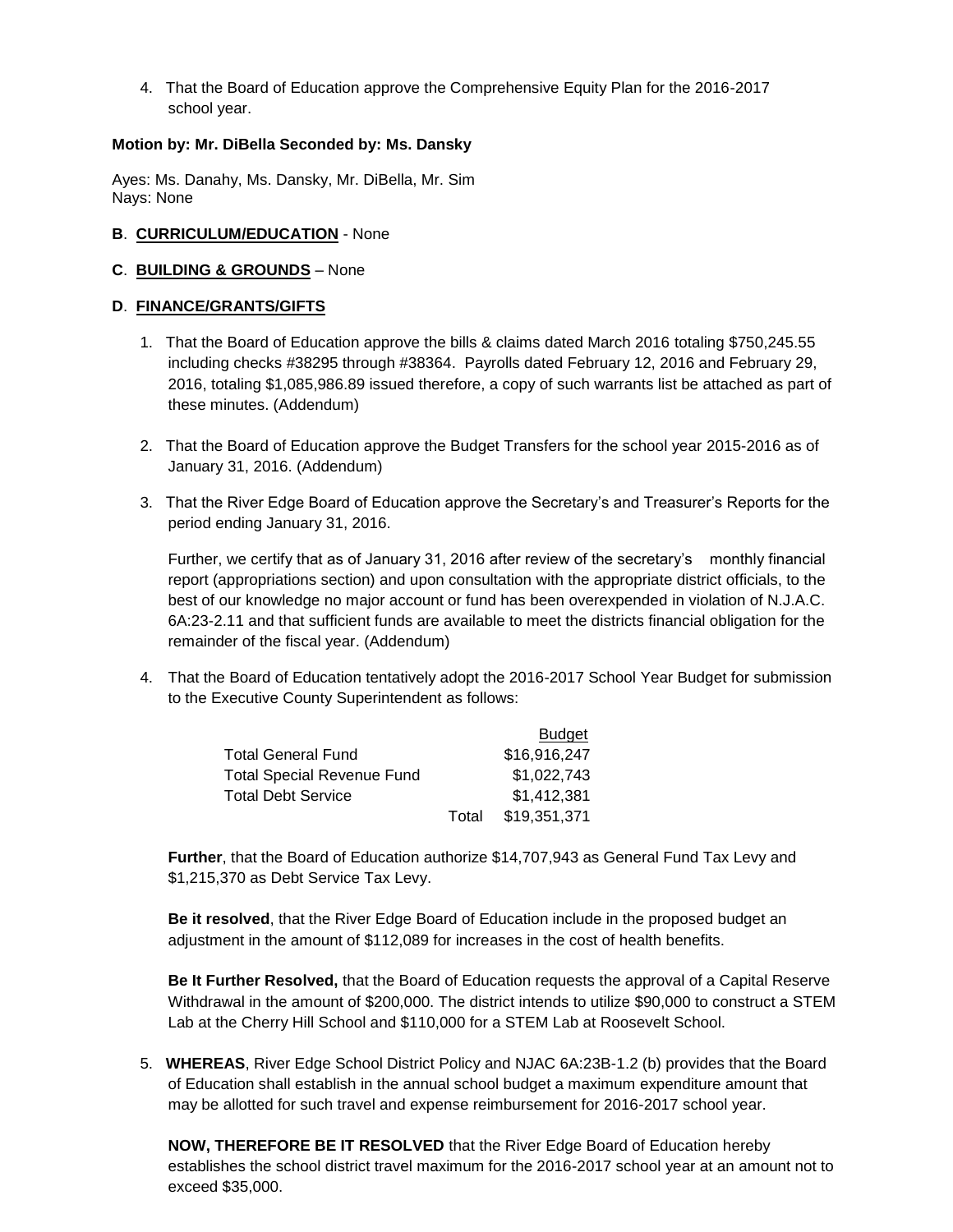# **Motion by: Ms. Dansky Seconded by: Ms. Danahy**

Ayes: Ms. Danahy, Ms. Dansky, Mr. DiBella, Mr. Sim Nays: None

# **E**. **PERSONNEL**

- 1. That the Board of Education, with the recommendation of the Superintendent, approve the following as substitute teachers for the 2015-2016 school year.
	- Sarah Darian Lisa Guinta Christine Na Mark Reinke
- 2. That the Board of Education designate Michael Henzel, Affirmative Action Officer, for the River Edge School District for the 2016-2017 school year.
- 3. That the Board of Education approve April Kaiser for the Cycle IV of the Post Dismissal Instructional Academy for the 2015-2016 School Year.

# **Motion by: Ms. Danahy Seconded by: Mr. DiBella**

Ayes: Ms. Danahy, Ms. Dansky, Mr. DiBella, Mr. Sim Nays: None

# **F**. **RIVER EDGE SPECIAL EDUCATION**

1. That the River Edge Board of Education approve the Revised Community Based Instruction Schedule for the 2015-2016 school year. (Addendum)

#### **Motion by: Mr. DiBella Seconded by: Ms. Dansky**

Ayes: Ms. Danahy, Ms. Dansky, Mr. DiBella, Mr. Sim Nays: None

#### **G**. **REGION V ADMINISTRATION & TRANSPORTATION**

- 1. That the Board of Education approve the bills & claims dated March 2016 totaling \$839,911.28 including checks #65799 through #65955.
- 2. **BE IT RESOLVED THAT THE REGION V COUNCIL FOR SPECIAL EDUCATION WILL PROVIDE SHARED SERVICES FOR ITS MEMBER DISTRICTS AND BE IT FURTHER RESOLVED THAT THE RIVER EDGE BOARD OF EDUCATION,** upon recommendation of the Superintendent, approve the following Region V Shared Services Consultants, Psychologists, Learning Disabilities Teacher Consultants, Social Workers, Speech Language Specialists, Occupational and Physical Therapists, Translators to provide evaluations, direct services and consultation, to non-public and public schools for member districts upon request for the 2015- 2016 school year.

Magen T. Kennedy **Physical Therapist** Lori Rosner Speech and Language Specialist Malat Evaluation and Counseling Psychologist